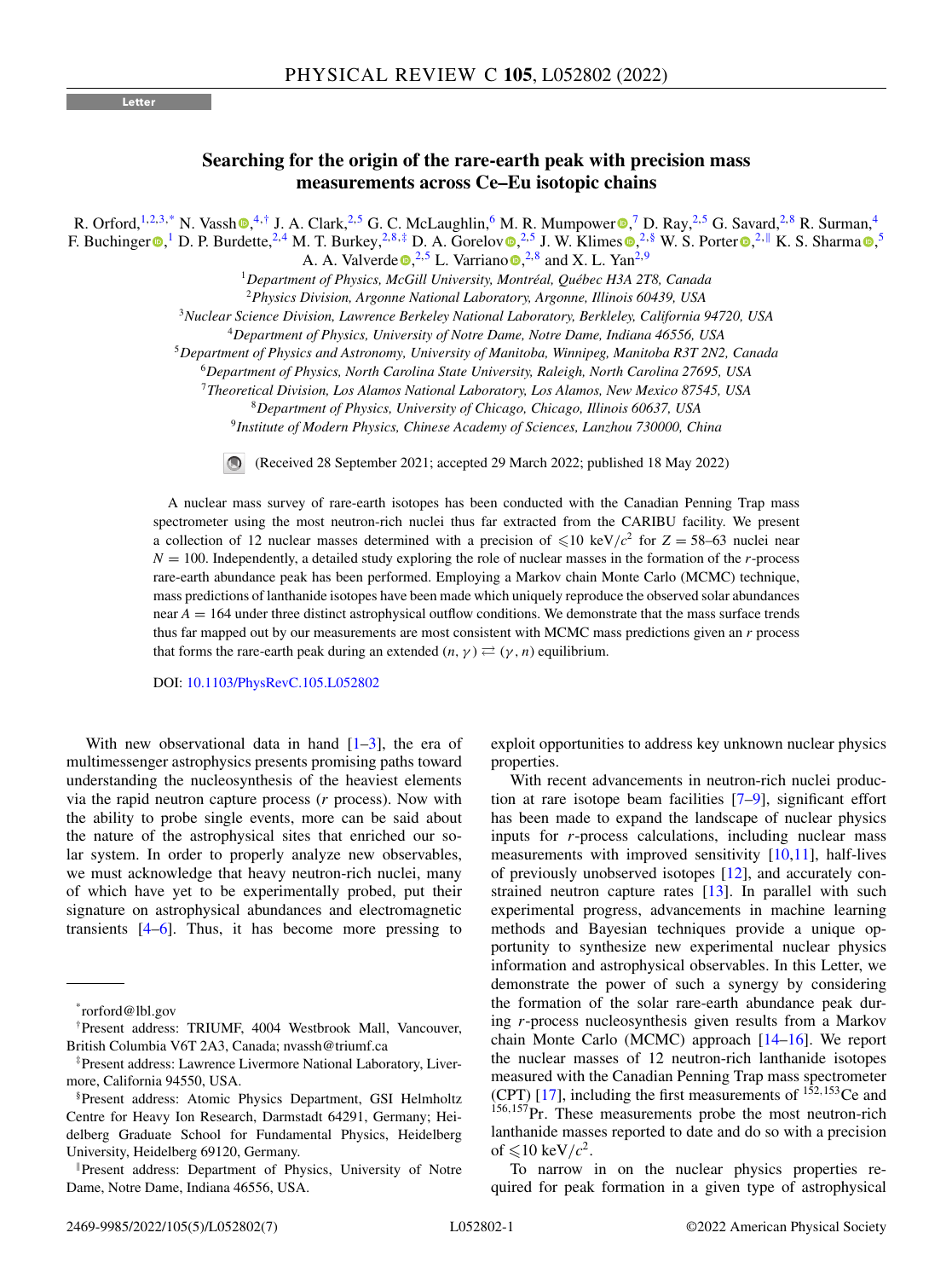outflow, the MCMC algorithm performs mass adjustments in the neutron-rich lanthanide region and considers how well the resultant rare-earth peak abundances match observational solar data  $[18]$ . The predicted mass surfaces are intimately tied to the astrophysical outflow conditions since the required features depend on the initial *r*-process path (location of most abundant species) and the time evolution of neutron flux and density. Alongside the recent CPT mass results of Refs. [\[19,20\]](#page-5-0), we present our new measurements along  $Z = 58-63$  isotopic chains and for the first time make an extensive comparison to MCMC mass predictions given three distinct astrophysical outflows potentially found in neutron star merger environments [\[16\]](#page-5-0). Through such comparisons we can illuminate the dominant conditions responsible for the lanthanide element enrichment of our solar system.

The neutron-rich lanthanide masses presented in this Letter were measured with the CPT using low-energy ion beams from the Californium Rare Isotope Breeder Upgrade (CARIBU) facility [\[7\]](#page-5-0) at Argonne National Laboratory. Each of these radioisotope ion beams originate from the spontaneously produced fission fragments of a  $\approx$ 1 Ci <sup>252</sup>Cf source which were extracted from a helium-filled gas catcher at a charge state of  $q = 2+$ . From this continuous stream of ions, a single mass-to-charge ratio (*A*/*q*) was filtered using a pair of dipole magnets and ion bunches were then formed with a radio-frequency (rf) quadrupole cooler/buncher at a continuous rate of 10–20 Hz. They were then isochronously cycled inside the multireflection time-of-flight mass separator (MR-TOF) [\[21\]](#page-5-0) for up to 20 ms until separation of isobaric and molecular contamination from the ions of interest was realized—routinely with mass resolving power of  $R = m/\Delta m > 100000$ . Precise mass selection was performed with a Bradbury-Nielsen gate located at the MR-TOF exit and the emerging purified bunched beam was delivered to the low-energy experimental area where further cooling was performed inside a linear Paul trap prior to injection into the CPT.

Once captured inside the Penning trap, cyclotron frequencies (ν*c*) of trapped ions were measured using the phase-imaging ion-cyclotron-resonance (PI-ICR) technique [\[10\]](#page-5-0) following the approach outlined in Ref. [\[22\]](#page-5-0). In this method,  $v_c$  is calculated by measuring the accumulation of an ion's mass-dependent orbital motion while no rf excitations are applied to the Penning trap electrodes. By adjusting this excitation-free duration—the accumulation time (*t*acc)—we can probe the instantaneous phase of orbital motion by ejecting the ions from the Penning trap toward a position-sensitive microchannel plate detector (MCP) located downstream, parallel to the plane of radial motion inside the trap. A single  $v_c$  measurement is a two-step procedure involving an initial reference phase measurement where no phase advance is permitted, followed by a final phase measurement where the mass-dependent phase advance is governed by *t*acc. The cyclotron frequency is simply given by  $\nu_c = (\phi_c + 2\pi N)/(2\pi t_{\text{acc}})$ , where *N* is the number of laps the ion completes during  $t_{\text{acc}}$  and  $\phi_c$  represents the fractional final lap obtained by measuring the angle between the reference and final phases.

This is the opportune technique to study the most neutronrich nuclear masses available at CARIBU, particularly in the rare-earth region where half-lives generally exceed a few hundred ms [\[12\]](#page-5-0). Mass resolution of up to  $R \approx 25000000$ has been achieved with the CPT [\[23\]](#page-5-0) and experimental sensitivity to measure masses of fission fragments from CARIBU with yields as low as  $\approx$ 1 × 10<sup>-5</sup>% has already been demonstrated [\[19\]](#page-5-0).

Each CPT mass measurement begins by systematically identifying the isobars and molecular contaminants present in the beam through a series of final phase measurements with progressively higher mass resolution. Once the selected isotope's approximate  $v_c$  is unambiguously determined, highresolution measurements of ν*<sup>c</sup>* were conducted in adherence to the established guidelines detailed in Refs. [\[22,24\]](#page-5-0) to minimize systematic uncertainties. The most stark systematic feature in the data is due to residual magnetron motion possessed by the ions as the Penning trap measurement cycle begins. Individual ν*<sup>c</sup>* measurements display a clear *t*acc dependence described by a sinusoidal oscillation about the *true* ν*<sup>c</sup>* at the frequency of magnetron motion inside the trap. Because of this effect, the true  $v_c$  is most accurately determined by conducting several final phase measurements at accumulation times spanning  $\approx$ 1 ms and fitting the data points to a simple sinusoidal model. This phenomenon and the accuracy of cyclotron frequencies inferred by this model are discussed further in Ref. [\[22\]](#page-5-0). Sample results from the ν*<sup>c</sup>* measurement of  $157 \text{Pr}^{2+}$  are illustrated in Fig. [1.](#page-2-0) A plot of the  $t_{\text{acc}} = 90.447$  ms data showing the final phase projections on the MCP is given in Fig. [1\(a\).](#page-2-0) In this  $\approx$ 1 hour of data accumulation, 57 ions of <sup>157</sup>Pr were observed. In total, five final phase measurements were made with accumulation times ranging between 89.86 ms and 90.447 ms and the true cyclotron frequency was found from the fit shown in Fig.  $1(b)$ . Finally, masses were determined from the cyclotron frequencies of one of our reference ions,  ${}^{82,84}$ Kr<sup>+</sup> and C<sub>6</sub>H<sub>6</sub><sup>-</sup>-measured under identical experimental conditions. These are all readily available from CARIBU, have masses known with ultrahigh precision, and have *A*/*q* values similar to the ions of interest. A summary of the new CPT mass measurements are presented in Table [I.](#page-3-0) Several of these masses were first reported in a 2018 Ph.D. thesis [\[24\]](#page-5-0) and have already been incorporated into the 2020 atomic mass evaluation (AME2020) [\[25\]](#page-5-0). To avoid self-reference, Table [I](#page-3-0) includes a comparison to values from both the AME2020 and the previous edition, AME2016 [\[26\]](#page-5-0). Where available, a comparison is also given between our values and previous measurements.

Our results consist of 12 neutron-rich lanthanide isotope masses including the first reported mass measurements of <sup>152,153</sup>Ce and <sup>156,157</sup>Pr. We find that each of these four masses is less bound than extrapolated values from AME2020. We also report the first Penning trap mass measurements of 154Ce and  $154$ Pr. Previously, a mass excess of  $-52540(577)$  keV was determined for <sup>154</sup>Ce from the observation of six events in a storage ring [\[27\]](#page-5-0). This measurement was not included in AME2020 because the value was 320 keV more bound than expected from the local mass surface trend [\[28\]](#page-5-0). Our measured mass excess of −52068.9(24) keV is within the large uncertainty of the previous measurement and is even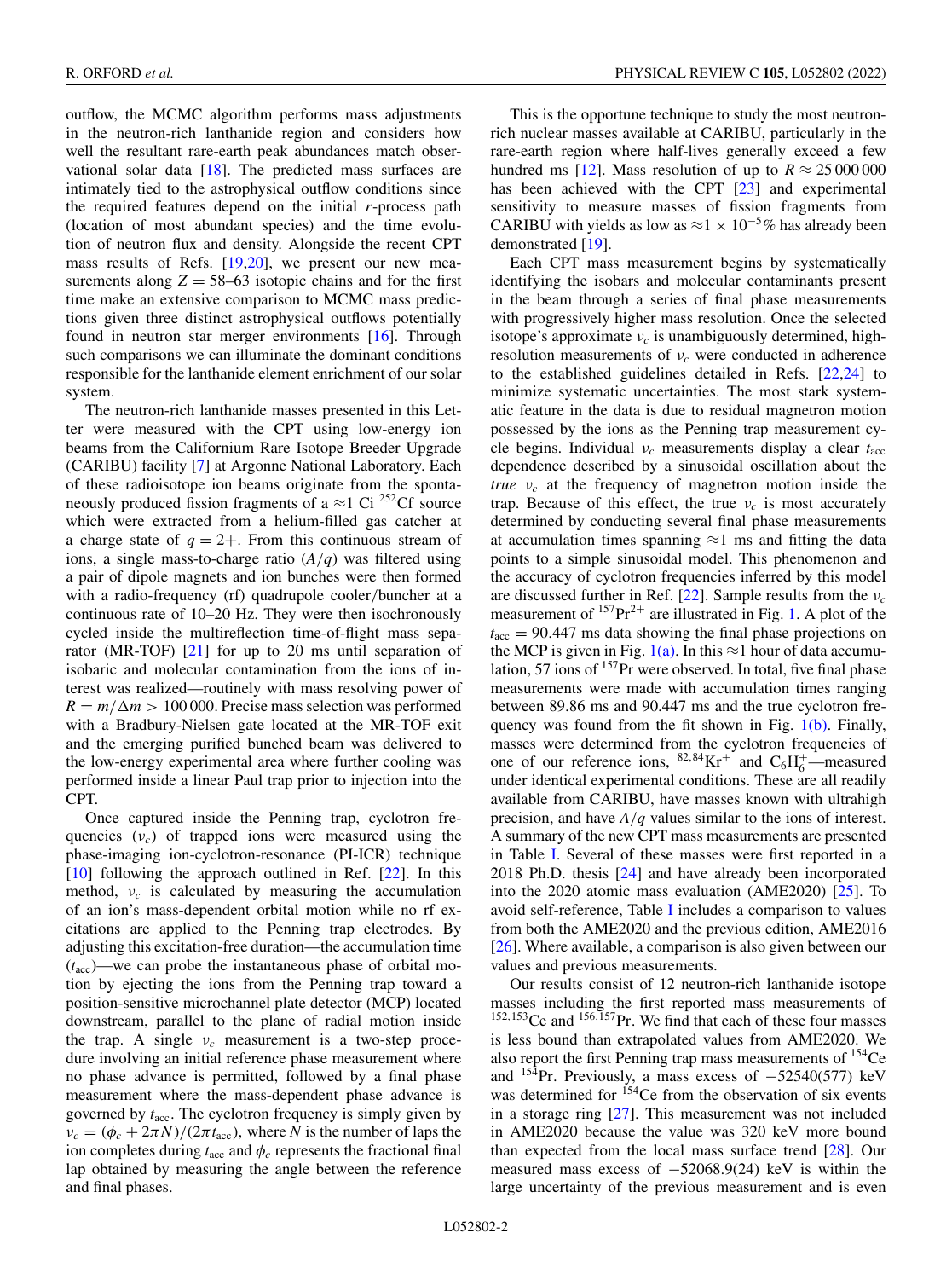<span id="page-2-0"></span>

FIG. 1. Highlights from the  $v_c$  measurement of  $157 \text{ Pr}^{2+}$ . Panel (a) is a histogram of detected ion locations on the face of the MCP during a  $t_{\text{acc}} = 90.447$  ms final phase measurement. The orbital positions of  $^{157}Pr^{2+}$  and  $^{157}Nd^{2+}$  ions are labeled alongside a central cluster of unexcited ions. In panel (b) the  $v_c$  values of  $157 \text{Pr}^{2+}$  from five distinct final phase measurements near  $t_{\text{acc}} = 90$  ms are fitted to a model, described in Ref.  $[22]$ , to reveal the true  $v_c$  (gray dashed line).

less bound than the AME2020 prediction. For 154Pr, the only previous mass value was derived from a single  $\beta^-$ -endpoint energy measurement [\[29\]](#page-5-0) and its evaluated mass had changed by 240 keV between the AME2016 and AME2020 due to a 2018 CPT mass measurement of its  $\beta^-$ -decay daughter,  $154$ Nd [\[19\]](#page-5-0). Here, we have accurately established the  $154$ Pr mass for the first time with a value lying in between the two previous evaluations, reinforcing the value in measuring masses directly.

The six remaining cases in Table [I](#page-3-0)  $(^{152,153}Pr, ^{157}Nd,$  $161$ Pm, and  $163,165$ Eu) were previously studied with Penning traps using the time-of-flight ion-cyclotron-resonance tech-nique (TOF-ICR) [\[30\]](#page-5-0). Evaluated masses of <sup>152,153</sup>Pr in the AME2020 are both taken from prior CPT values found in Refs. [\[31,32\]](#page-5-0) from 2006 and 2012, respectively. Our new results for these two isotopes are more precise but for  $^{153}$ Pr we find differences of  $2.5\sigma$  and  $2.1\sigma$  from the values listed in Refs. [\[31,32\]](#page-5-0), respectively. However, the mass of  $^{153}$ Pr from the 2012 publication is a weighted average that incorporates the prior 2006 measurement. Comparing our new value of −61547.5(24) keV directly to the raw 2012 measurement of −61540(36) keV [\[32\]](#page-5-0), we find excellent agreement. The mass of <sup>157</sup>Nd was also first reported by the CPT in Ref. [\[32\]](#page-5-0). Here, we find agreement with this previous value while reducing the uncertainty from 43 keV to 2.2 keV. Finally, the masses of <sup>161</sup>Pm and <sup>163,165</sup>Eu were recently reported by JYFLTRAP [\[33\]](#page-5-0) and in each of these cases we find consistent results. Notably, for <sup>161</sup>Pm we offer a significant factor of six improvement in precision.

We explore the implications of our neutron-rich lanthanide mass measurements from Table [I](#page-3-0) alongside those from recent CPT results [\[19,20\]](#page-5-0) by comparing to MCMC calculations which find the masses capable of forming the *r*-process rare-earth abundance peak [\[16\]](#page-5-0). Masses are of particular interest since they can reflect the presence of a subshell closure or nuclear deformation which make nuclei more stable than neighboring species. These features of enhanced stability influence the nuclear reaction and decay rates and make it possible for the rare-earth peak to dynamically form during nucleosynthesis. Our MCMC procedure builds such features by introducing an additional term to the mass values from a model which lacks a sufficiently strong nuclear structure feature in the lanthanide region and thus sees rare-earth abundances which are on average flat, the Duflo-Zuker (DZ) mass model [\[34\]](#page-5-0) (see Refs. [\[14–16\]](#page-5-0)). Our MCMC procedure is also trained to obey a few basic nuclear physics properties. Measured masses from AME2012 [\[35\]](#page-5-0) with  $140 \leq A \leq 190$  are considered in a general way by enforcing that the root-mean-square deviations from our predicted masses are no larger than they are from the DZ predictions. We impose further constraints on our mass solutions by considering the odd-even staggering of one-neutron separation energies and by taking measures to ensure that we do not introduce a feature of comparable strength to a shell closure (see Ref.  $[16]$  for details). We emphasize that the algorithm is in no way informed of the CPT mass measurements of Refs. [\[19,20\]](#page-5-0) or of those presented in this work.

Here we consider the three distinct conditions described in Ref. [\[16\]](#page-5-0) which are parametrized in terms of entropy (*s*) and dynamical timescale  $(\tau)$ . These outflows are all moderately neutron-rich with an electron fraction  $(Y_e)$  of 0.20. We name the three outflow conditions according to their distinct behavior: "hot" for the case in which photodissociation plays a key role at early times through  $(n, \gamma) \rightleftarrows (\gamma, n)$  equilibrium and remains influential at later times, "cold" for the case that photodissociation fails to compete with neutron capture and  $\beta$ decay even at early times, and a "hot/cold" case with dynamics in between the two extremes that is initially determined by  $(n, \gamma) \rightleftarrows (\gamma, n)$  equilibrium but follows cold dynamics at later times. All such conditions are suggested by modern simulations to take place in accretion disk winds as well as merger dynamical ejecta [\[36–41\]](#page-5-0). Since a distribution of outflow conditions can be found in astrophysical events, our exploration of the types of outflows which dominate solar system enrichment could be mapped back to site(s) through comparison with simulation predictions.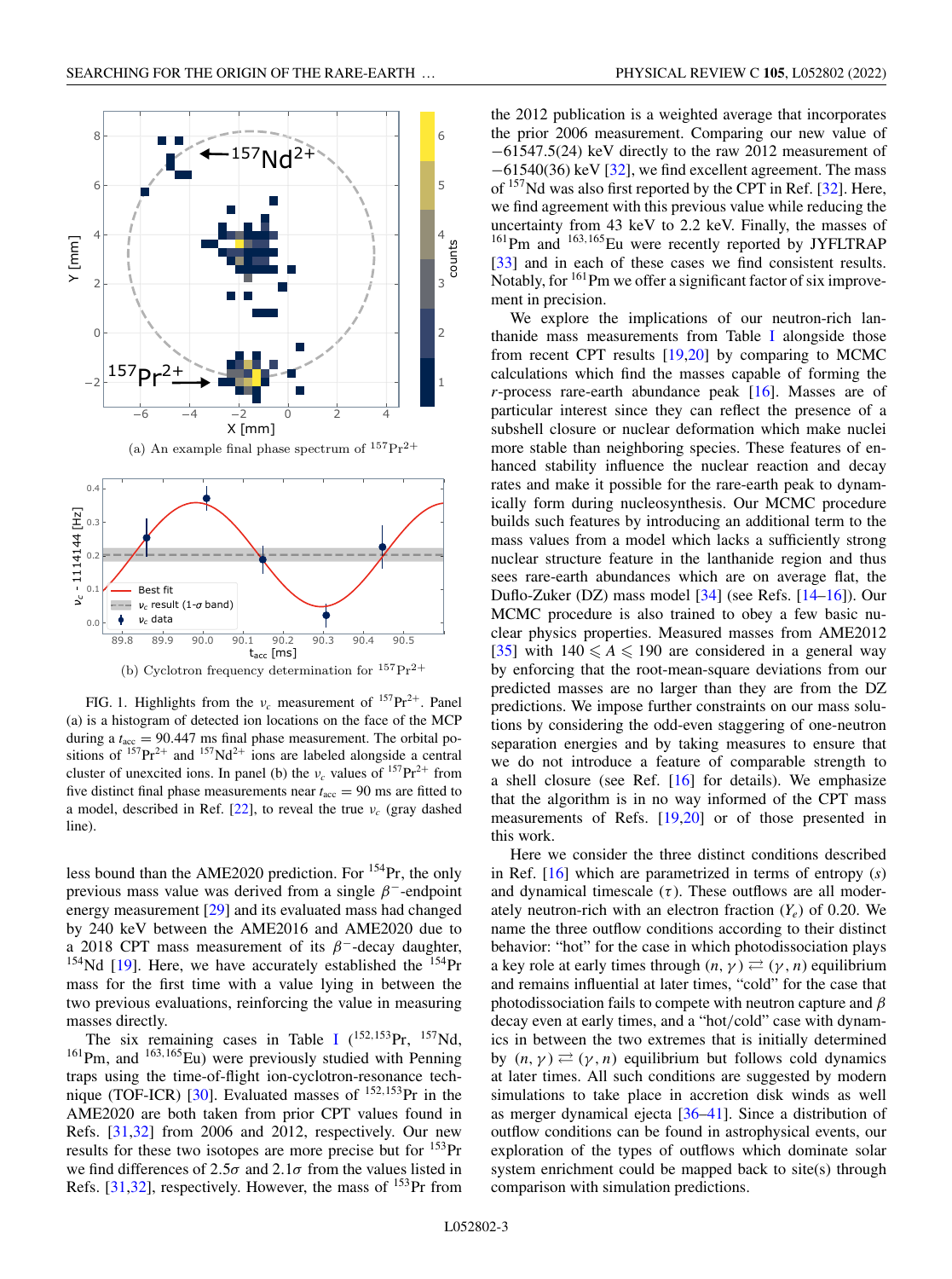<span id="page-3-0"></span>TABLE I. New CPT mass measurements of  $Z = 58-63$  isotopes. The measured cyclotron frequency ratios ( $v_c^{\text{ref}}/v_c$ ) and mass excesses (ME) are given alongside those from AME2016 and AME2020—including nonexperimental values denoted by #. Where available, differences  $(\Delta)$  from *other* directly measured mass results are noted.

| Ion                                                                                                               | Reference ion                                                                                     | $r = v_c^{\text{ref}}/v_c$                                                                     | Neutral atom ME (keV)                                                                  |                                                                                        |                                                 |                                                                                     |                                                                                               |
|-------------------------------------------------------------------------------------------------------------------|---------------------------------------------------------------------------------------------------|------------------------------------------------------------------------------------------------|----------------------------------------------------------------------------------------|----------------------------------------------------------------------------------------|-------------------------------------------------|-------------------------------------------------------------------------------------|-----------------------------------------------------------------------------------------------|
|                                                                                                                   |                                                                                                   |                                                                                                | <b>CPT</b>                                                                             | Other                                                                                  | $\Delta(CPT - other)$                           | <b>AME2016</b>                                                                      | <b>AME2020</b>                                                                                |
| $152Ce^{2+}$<br>$153$ Ce <sup>2+</sup><br>$154Ce^{2+}$                                                            | $C_6H_6^+$<br>$C_6H_6^+$<br>$C_6H_6^+$                                                            | 0.973367710(16)<br>0.979802813(17)<br>0.986227433(18)                                          | $-58878.3(23)$<br>$-54711.5(24)$<br>$-52068.9(24)$                                     | $-52540(577)^{a}$                                                                      | 471(577)                                        | $-58980(200)$ #<br>$-54910(200)$ #<br>$-52220(200)$ #                               | $-58980(200)$ #<br>$-54910(200)$ #<br>$-52220(200)$ #                                         |
| $152 p r^2$<br>$153 p r^2 +$<br>$154 p r^2$<br>$156$ $\mathrm{Pr}^{2+}$<br>$157 \,\mathrm{Pr}^{2+}$               | $C_6H_6^+$<br>$C_6H_6^+$<br>$C_6H_6^+$<br>$C_6H_6^+$<br>$C_6H_6^+$                                | 0.973333983(69)<br>0.979755797(17)<br>0.986186636(18)<br>0.9990445852(69)<br>1.005 471 763(22) | $-63782.2(98)$<br>$-61547.5(24)$<br>$-58000.7(25)$<br>$-51449.2(10)$<br>$-48434.7(32)$ | $-63758(19)^b$<br>$-61540(36)$ <sup>c</sup>                                            | $-24(21)$<br>$-8(36)$                           | $-63758(19)$<br>$-61568(12)$<br>$-58100(110)$<br>$-51570(200)$ #<br>$-48540(300)$ # | $-63758(19)$<br>$-61568(12)$<br>$-57860(100)$<br>$-51449.3(10)^e$<br>$-48435(3)$ <sup>e</sup> |
| $157$ Nd <sup>2+</sup><br>$161$ Pm <sup>2+</sup><br>$163$ $\text{E}_{11}$ <sup>2+</sup><br>$165$ $\text{E1}^{2+}$ | $C_6H_6^+$<br>${}^{84}$ Kr <sup>+</sup><br>${}^{82}$ Kr <sup>+</sup><br>${}^{84}$ Kr <sup>+</sup> | 1.005416333(15)<br>0.959023431(59)<br>0.9945814612(59)<br>0.982854075(64)                      | $-56494.2(22)$<br>$-50086.5(92)$<br>$-56573.83(90)$<br>$-50735(10)$                    | $-56464(43)$ <sup>b</sup><br>$-50107.6(593)^d$<br>$-56575.7(38)^d$<br>$-50726.9(60)^d$ | $-30(43)$<br>21(60)<br>1.9(3.9)<br>$-8.1(11.7)$ | $-56462(25)$<br>$-50240(300)$ #<br>$-56480(70)$<br>$-50720(140)$ #                  | $-56494.1(2.1)$ <sup>6</sup><br>$-50087(9)^e$<br>$-56573.8(9)^e$<br>$-50729(5)^e$             |

<sup>a</sup>FRS-ESR measurement, 2016 [\[27\]](#page-5-0).

 ${}^{b}CPT$  (TOF-ICR), 2006 [\[31\]](#page-5-0).

<sup>c</sup>CPT (TOF-ICR), 2012 [\[32\]](#page-5-0).

 $d$ JYFLTRAP (TOF-ICR), 2020 [\[33\]](#page-5-0).

e AME2020 value contains the CPT result given here. Originally listed in a 2018 Ph.D. thesis (Ref. [\[24\]](#page-5-0)).

In Fig. 2, we show the rare-earth abundances given the mass predictions when our MCMC procedure is applied in two distinct outflows. In both cases we are able to successfully find masses which accommodate rare-earth peak formation. These mass predictions are distinct and tied to the conditions, which is clear from considering results when the solution found in one condition is applied in the other and vice versa. Therefore comparisons between the MCMC mass solutions and mass measurements, such as those presented here, can



FIG. 2. Rare-earth peak abundances given the average masses predicted in Ref. [\[16\]](#page-5-0) when two distinct astrophysical outflow conditions ("hot" in red and "cold" in blue) are considered in the MCMC calculations (solid lines). Dotted lines show results when the average masses found to produce the rare-earth peak in a given condition are applied in a distinctly different condition.

hint at the type of outflow conditions able to accommodate both experimental and observational solar data.

We compare our MCMC mass predictions to CPT mass measurements for six isotopic chains of rare-earth elements  $(Z = 58-63)$  in Fig. [3.](#page-4-0) Predictions are derived using the parallel chains method of MCMC where the average and standard deviation of 50 independent runs supplies our error estimate. Note that in the cold case predicted mass features are concentrated at  $Z = 58$ , as compared to the hot and hot/cold cases where features are centered at  $Z = 60$ , and MCMC mass adjustments fall off exponentially from the center. This means predictions several proton numbers away from 58 and 60 will mostly return to the DZ baseline. Therefore, comparisons between prediction and measurement where mass features are concentrated are of greatest importance but behavior in nearby isotopic chains can still provide valuable hints at local nuclear structure. The mass predictions found given hot outflow conditions are those which consistently match the trends in the experimental data. In the hot case, masses with  $N = 102$ , and particularly  $N = 104$ , are most important for rare-earth peak formation [\[16\]](#page-5-0). From examining Sm and Eu isotopic chains, we see that experiment confirms the presence of this predicted  $N = 102$  behavior. In contrast, the dip in the mass surface starting at  $N = 100$  predicted in both cold and hot/cold cases is not observed in any of the experimentally probed isotopic chains. However, the key features forming the rare-earth peak in cold and hot/cold cases are at  $N = 108$  and  $N = 106$ , respectively  $[16]$ —just beyond the reach of current experiments.

Although we look forward to next-generation facilities such as the  $N = 126$  factory  $[42]$  and the Facility for Rare Isotope Beams (FRIB), we have shown that our new measurements have already begun to map out potential onset of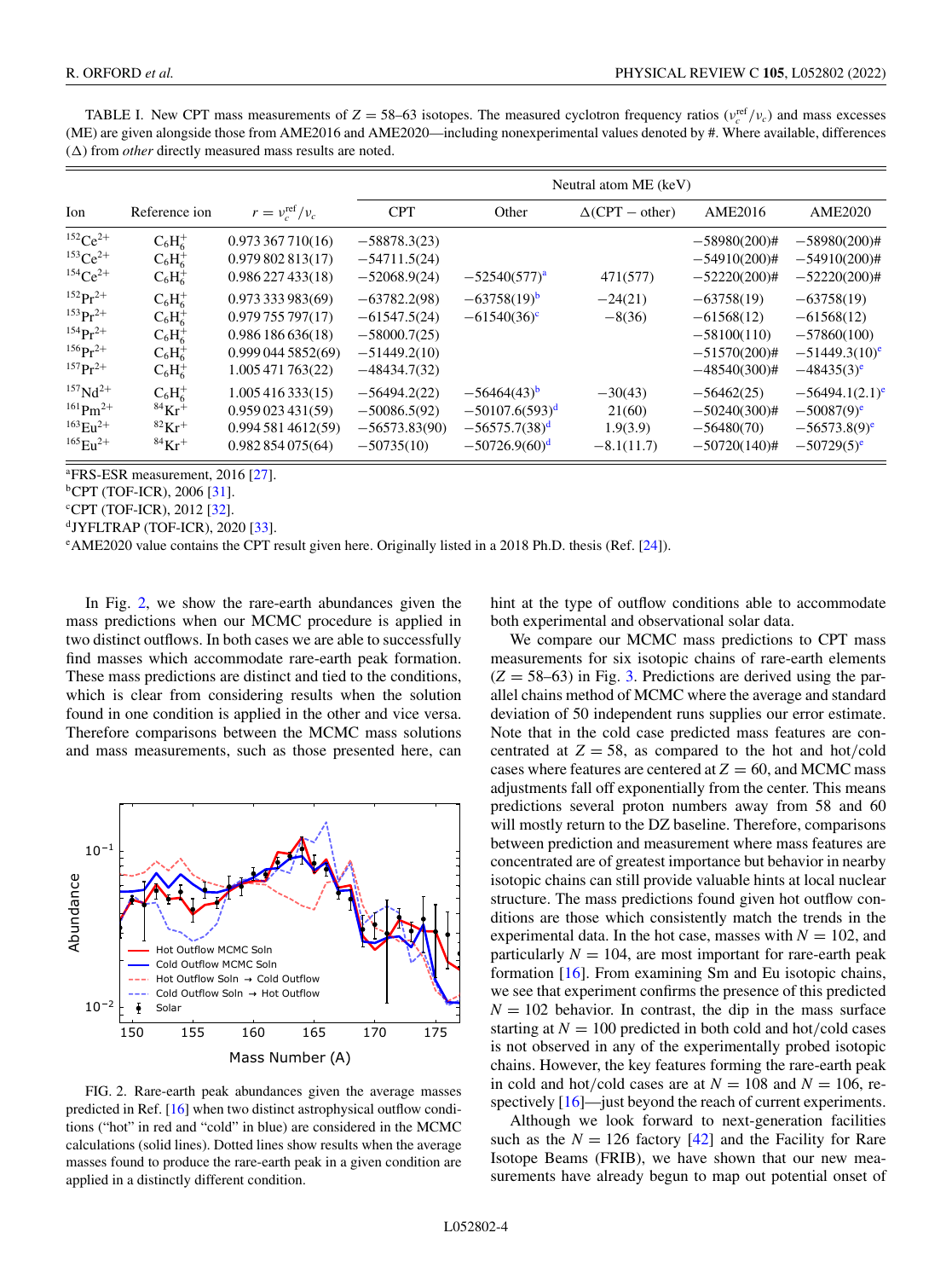<span id="page-4-0"></span>

FIG. 3. Precision CPT mass measurements of neutron-rich lanthanides with *Z* = 58–63 from this work alongside Refs. [\[19,20\]](#page-5-0) as compared to the masses predicted by the MCMC calculations of Ref. [\[16\]](#page-5-0) (shown relative to the Duflo-Zuker mass model) given three distinct astrophysical outflow conditions: a "hot" outflow with  $s = 30$   $k_B$ /baryon and  $\tau = 70$  ms (red), a "cold" outflow with  $s = 10$   $k_B$ /baryon and  $\tau = 3$  ms (blue), and a "hot/cold" outflow with  $s = 20$   $k_B$ /baryon and  $\tau = 10$  ms (green).

key mass trend features, particularly those predicted by the hot astrophysical outflow mass solution at  $N = 100-102$ . We note that the framework of our MCMC calculations preserves the sensitivity that the peak formation mechanism has to the outflow conditions; therefore we cannot rule out the ability of colder conditions to be consistent with the presented mass measurements since they could form a peak from features at higher neutron numbers. Nevertheless, the overall consistency of mass prediction trends from hot conditions with measurements across six isotopic chains reinforces previous hints that hot outflows are favored [\[16\]](#page-5-0).

Importantly, our measurements further characterize the mass surface in the neutron-rich lanthanide region where nuclear structure features consequential to the *r* process may be lurking. Several theoretical models predict different onsets of nuclear deformation in this region  $[43-45]$  $[43-45]$  (see also Fig. 6 of Ref. [\[46\]](#page-6-0)) which in turn produces distinct trends in the mass surface [\[47,48\]](#page-6-0). Since nucleosynthetic outcomes are sensitive to nuclear features which enhance the stability of nuclei relative to their neighbors, mass surface trends are of critical importance in determining *r*-process abundance features such as the rare-earth peak. Therefore, since investigations of critical nuclei—such as the new Ce–Pr isotopes considered in this work—are key to mapping out lanthanide nuclear structure, our new precision mass measurements serve to constrain the nature of the lanthanide production which enriched our solar system.

This work was funded by the U.S. Department of Energy, Office of Nuclear Physics, under Awards No. DE-AC02- 06CH11357 (ANL) and No. DE-AC02-05CH11231 (LBNL), and by NSERC (Canada) under Contracts No. SAPPJ- 2015-00034 and No. SAPPJ-2018-00028. This research used resources of Argonne National Laboratory's ATLAS facility, which is a DOE Office of Science User Facility. The work of L.V. was supported by a National Science Foundation Graduate Research Fellowship under Grant No. DGE-1746045, and support for D.P.B. was provided by the National Science Foundation (NSF) under Grant No. PHY-1713857. The work of N.V., G.C.M., M.R.M., and R.S. was partly supported by the Fission In R-process Elements (FIRE) topical collaboration in nuclear theory, funded by the U.S. Department of Energy. Additional support was provided by the U.S. Department of Energy through Contracts No. DE-FG02-02ER41216 (G.C.M.), No. DE-FG02-95-ER40934 (R.S.), and No. DE-SC0018232 (SciDAC TEAMS collaboration, R.S.). R.S. and G.C.M. also acknowledge support by the National Science Foundation N3AS Hub Grant No. PHY-1630782 and Physics Frontiers Center No. PHY-2020275. M.R.M. was supported by the U.S. Department of Energy through the Los Alamos National Laboratory. Los Alamos National Laboratory is operated by Triad National Security, LLC, for the National Nuclear Security Administration of the U.S. Department of Energy (Contract No. 89233218CNA000001). This work was partially enabled by the National Science Foundation under Grant No. PHY-1430152 (JINA Center for the Evolution of the Elements). This work utilized the computational resources of the Laboratory Computing Resource Center at Argonne National Laboratory (ANL LCRC) and the University of Notre Dame Center for Research Computing (ND CRC). We specifically acknowledge the assistance of Stanislav Sergienko (ANL LCRC) and Scott Hampton (ND CRC). This manuscript has been released via Los Alamos National Laboratory Report No. LA-UR-21-30295.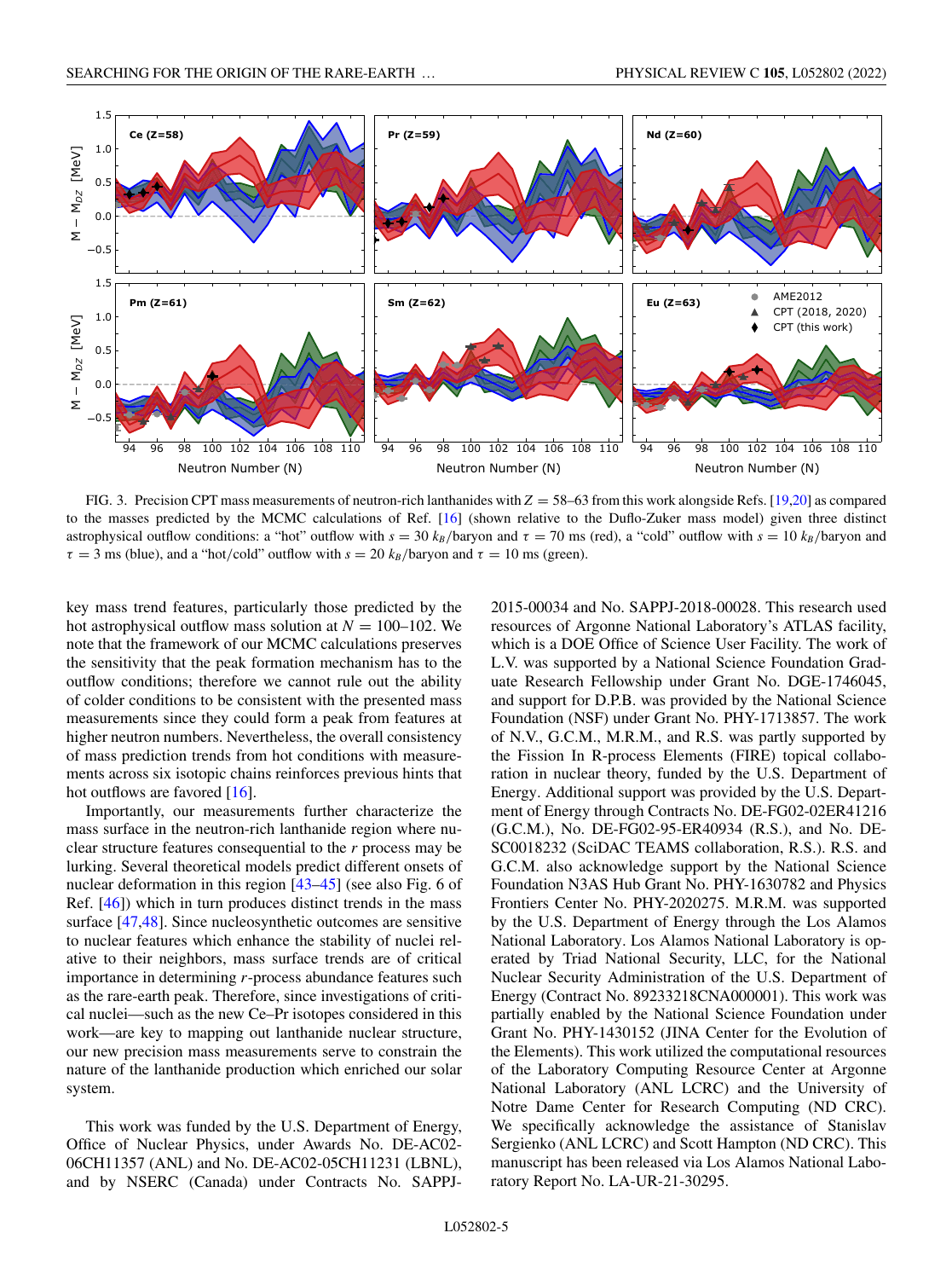- <span id="page-5-0"></span>[1] B. P. Abbott *et al.* (LIGO Scientific Collaboration and [Virgo Collaboration\),](https://doi.org/10.1103/PhysRevLett.119.161101) Phys. Rev. Lett. **119**, 161101 (2017).
- [2] S. J. Smartt *et al.*, [Nature \(London\)](https://doi.org/10.1038/nature24303) **551**, 75 (2017).
- [3] [D. Watson, C. J. Hansen, J. Selsing](https://doi.org/10.1038/s41586-019-1676-3) *et al.*, Nature (London) **574**, 497 (2019).
- [4] B. Côté, C. L. Fryer, K. Belczynski, O. Korobkin, M. Chruślińska, N. Vassh, M. R. Mumpower, J. Lippuner, T. M. [Sprouse, R. Surman, and R. Wollaeger,](https://doi.org/10.3847/1538-4357/aaad67) Astrophys. J. **855**, 99 (2018).
- [5] Y. L. Zhu, K. A. Lund, J. Barnes, T. M. Sprouse, N. Vassh, G. C. [McLaughlin, M. R. Mumpower, and R. Surman,](https://doi.org/10.3847/1538-4357/abc69e) Astrophys. J. **906**, 94 (2021).
- [6] X. Wang, N3AS Collaboration, N. Vassh, FIRE Collaboration, T. Sprouse, M. Mumpower, R. Vogt, J. Randrup, and R. Surman, [Astrophys. J. Lett.](https://doi.org/10.3847/2041-8213/abbe18) **903**, L3 (2020).
- [7] G. Savard, S. Baker, C. Davids, A. Levand, E. Moore, R. Pardo, [R. Vondrasek, B. Zabransky, and G. Zinkann,](https://doi.org/10.1016/j.nimb.2008.05.091) Nucl. Instrum. Methods Phys. Res., Sect. B **266**, 4086 (2008).
- [8] T. Kubo, [Nucl. Instrum. Methods Phys. Res., Sect. B](https://doi.org/10.1016/S0168-583X(02)01896-7) **204**, 97 (2003).
- [9] I. D. Moore *et al.*, [Nucl. Instrum. Methods Phys. Res., Sect. B](https://doi.org/10.1016/j.nimb.2013.06.036) **317**, 208 (2013).
- [10] S. Eliseev, K. Blaum, M. Block, C. Droese, M. Goncharov, E. Minaya Ramirez, D. A. Nesterenko, Y. N. Novikov, [and L. Schweikhard,](https://doi.org/10.1103/PhysRevLett.110.082501) Phys. Rev. Lett. **110**, 082501 (2013).
- [11] R. N. Wolf, F. Wienholtz, D. Atanasov, D. Beck, K. Blaum, C. Borgmann, F. Herfurth, M. Kowalska, S. Kreim, Y. A. Litvinov, D. Lunney, V. Manea, D. Neidherr, M. Rosenbusch, [L. Schweikhard, J. Stanja, and K. Zuber,](https://doi.org/10.1016/j.ijms.2013.03.020) Int. J. Mass Spectrom. **349-350**, 123 (2013).
- [12] J. Wu *et al.*, Phys. Rev. Lett. **118**[, 072701 \(2017\).](https://doi.org/10.1103/PhysRevLett.118.072701)
- [13] A. Spyrou, S. N. Liddick, A. C. Larsen, M. Guttormsen, K. Cooper, A. C. Dombos, D. J. Morrissey, F. Naqvi, G. Perdikakis, S. J. Quinn, T. Renstrøm, J. A. Rodriguez, A. [Simon, C. S. Sumithrarachchi, and R. G. T. Zegers,](https://doi.org/10.1103/PhysRevLett.113.232502) Phys. Rev. Lett. **113**, 232502 (2014).
- [14] M. R. Mumpower, G. C. McLaughlin, R. Surman, and A. W. Steiner, [Astrophys. J.](https://doi.org/10.3847/1538-4357/833/2/282) **833**, 282 (2016).
- [15] M. R. Mumpower, G. C. McLaughlin, R. Surman, and A. W. Steiner, [J. Phys. G: Nucl. Part. Phys.](https://doi.org/10.1088/1361-6471/44/3/034003) **44**, 034003 (2017).
- [16] N. Vassh, G. C. McLaughlin, M. R. Mumpower, and R. Surman, [Astrophys. J.](https://doi.org/10.3847/1538-4357/abd035) **907**, 98 (2021).
- [17] J. Van Schelt, D. Lascar, G. Savard, J. A. Clark, P. F. Bertone, S. Caldwell, A. Chaudhuri, A. F. Levand, G. Li, G. E. Morgan, R. [Orford, R. E. Segel, K. S. Sharma, and M. G. Sternberg,](https://doi.org/10.1103/PhysRevLett.111.061102) Phys. Rev. Lett. **111**, 061102 (2013).
- [18] S. Goriely, [Astron. Astrophys.](https://ui.adsabs.harvard.edu/abs/1999A%26A...342..881G/abstract) **342**, 881 (1999).
- [19] R. Orford, N. Vassh, J. A. Clark, G. C. McLaughlin, M. R. Mumpower, G. Savard, R. Surman, A. Aprahamian, F. Buchinger, M. T. Burkey, D. A. Gorelov, T. Y. Hirsh, J. W. [Klimes, G. E. Morgan, A. Nystrom, and K. S. Sharma,](https://doi.org/10.1103/PhysRevLett.120.262702) Phys. Rev. Lett. **120**, 262702 (2018).
- [20] R. Orford, F. G. Kondev, G. Savard, J. A. Clark, W. S. Porter, D. Ray, F. Buchinger, M. T. Burkey, D. A. Gorelov, D. J. Hartley, J. W. Klimes, K. S. Sharma, A. A. Valverde, and X. L. Yan, Phys. Rev. C **102**[, 011303\(R\) \(2020\).](https://doi.org/10.1103/PhysRevC.102.011303)
- [21] T. Y. Hirsh *et al.*, [Nucl. Instrum. Methods Phys. Res., Sect. B](https://doi.org/10.1016/j.nimb.2015.12.037) **376**, 229 (2016).
- [22] R. Orford, J. A. Clark, G. Savard, A. Aprahamian, F. Buchinger, M. T. Burkey, D. A. Gorelov, J. W. Klimes, G. E. Morgan, A. Nystrom, W. S. Porter, D. Ray, and K. S. Sharma, [Nucl. Instrum. Methods Phys. Res., Sect. B](https://doi.org/10.1016/j.nimb.2019.04.016) **463**, 491 (2020).
- [23] A. J. Mitchell, R. Orford, G. J. Lane, C. J. Lister, P. Copp, J. A. Clark, G. Savard, J. M. Allmond, A. D. Ayangeakaa, S. Bottoni, M. P. Carpenter, P. Chowdhury, D. A. Gorelov, R. V. F. Janssens, F. G. Kondev, U. Patel, D. Seweryniak, M. L. [Smith, Y. Y. Zhong, and S. Zhu,](https://doi.org/10.1103/PhysRevC.103.024323) Phys. Rev. C **103**, 024323 (2021).
- [24] R. Orford, A phase-imaging technique for precision mass measurements of neutron-rich nuclei with the Canadian Penning Trap mass spectrometer, Ph.D. thesis, McGill University, 2018.
- [25] [M. Wang, H. Huang, F. Kondev, G. Audi, and S. Naimi,](https://doi.org/10.1088/1674-1137/abddaf) Chin. Phys. C **45**, 030003 (2021).
- [26] M. Wang, G. Audi, F.G. Kondev, W.J. Huang, S. Naimi, and X. Xu, Chin. Phys. C **41**[, 030003 \(2017\).](https://doi.org/10.1088/1674-1137/41/3/030003)
- [27] R. Knöbel *et al.*, [Eur. Phys. J. A](https://doi.org/10.1140/epja/i2016-16138-6) **52**, 138 (2016).
- [28] W. J. Huang, M. Wang, F. G. Kondev, G. Audi, and S. Naimi, Chin. Phys. C **45**[, 030002 \(2021\).](https://doi.org/10.1088/1674-1137/abddb0)
- [29] M. Shibata, T. Shindou, K. Kawade, Y. Kojima, A. Taniguchi, Y. Kawase, and S. Ichikawa, in *Exotic Nuclei and Atomic Masses* (Springer, Berlin, 2003), p. 479.
- [30] M. König, G. Bollen, H.-J. Kluge, T. Otto, and J. Szerypo, [Int. J. Mass Spectrom. Ion Processes](https://doi.org/10.1016/0168-1176(95)04146-C) **142**, 95 (1995).
- [31] G. Savard *et al.*, [Int. J. Mass Spectrom.](https://doi.org/10.1016/j.ijms.2006.01.047) **251**, 252 (2006).
- [32] J. Van Schelt, D. Lascar, G. Savard, J. A. Clark, S. Caldwell, A. Chaudhuri, J. Fallis, J. P. Greene, A. F. Levand, G. Li, K. S. [Sharma, M. G. Sternberg, T. Sun, and B. J. Zabransky,](https://doi.org/10.1103/PhysRevC.85.045805) Phys. Rev. C **85**, 045805 (2012).
- [33] M. Vilen, J. M. Kelly, A. Kankainen, M. Brodeur, A. Aprahamian, L. Canete, R. P. de Groote, A. de Roubin, T. Eronen, A. Jokinen, I. D. Moore, M. R. Mumpower, D. A. Nesterenko, J. O'Brien, A. P. Perdomo, H. Penttilä, M. [Reponen, S. Rinta-Antila, and R. Surman,](https://doi.org/10.1103/PhysRevC.101.034312) Phys. Rev. C **101**, 034312 (2020).
- [34] J. Duflo and A. P. Zuker, Phys. Rev. C **52**[, R23 \(1995\).](https://doi.org/10.1103/PhysRevC.52.R23)
- [35] G. Audi, M. Wang, A. H. Wapstra, F. G. Kondev, M. [MacCormick, X. Xu, and B. Pfeiffer,](https://doi.org/10.1088/1674-1137/36/12/002) Chin. Phys. C **36**, 1287 (2012).
- [36] R. Surman, G. C. McLaughlin, M. Ruffert, H. T. Janka, and W. R. Hix, Astrophys. J. **679**[, L117 \(2008\).](https://doi.org/10.1086/589507)
- [37] [B. D. Metzger, T. A. Thompson, and E. Quataert,](https://doi.org/10.1086/526418) Astrophys. J. **676**, 1130 (2008).
- [38] A. Perego, S. Rosswog, R. M. Cabezón, O. Korobkin, R. [Käppeli, A. Arcones, and M. Liebendörfer,](https://doi.org/10.1093/mnras/stu1352) Mon. Not. R. Astron. Soc. **443**, 3134 (2014).
- [39] [R. Fernández, D. Kasen, B. D. Metzger, and E. Quataert,](https://doi.org/10.1093/mnras/stu2112) Mon. Not. R. Astron. Soc. **446**, 750 (2015).
- [40] O. Just, A. Bauswein, R. A. Pulpillo, S. Goriely, and H.-T. Janka, [Mon. Not. R. Astron. Soc.](https://doi.org/10.1093/mnras/stv009) **448**, 541 (2015).
- [41] D. Radice, A. Perego, K. Hotokezaka, S. A. Fromm, [S. Bernuzzi, and L. F. Roberts,](https://doi.org/10.3847/1538-4357/aaf054) Astrophys. J. **869**, 130 (2018).
- [42] G. Savard, M. Brodeur, J. A. Clark, R. A. Knaack, and A. A. Valverde, [Nucl. Instrum. Methods Phys. Res., Sect. B](https://doi.org/10.1016/j.nimb.2019.05.024) **463**, 258 (2020).
- [43] J. Bartel, P. Quentin, M. Brack, C. Guet, and H. B. Håkansson, [Nucl. Phys. A](https://doi.org/10.1016/0375-9474(82)90403-1) **386**, 79 (1982).